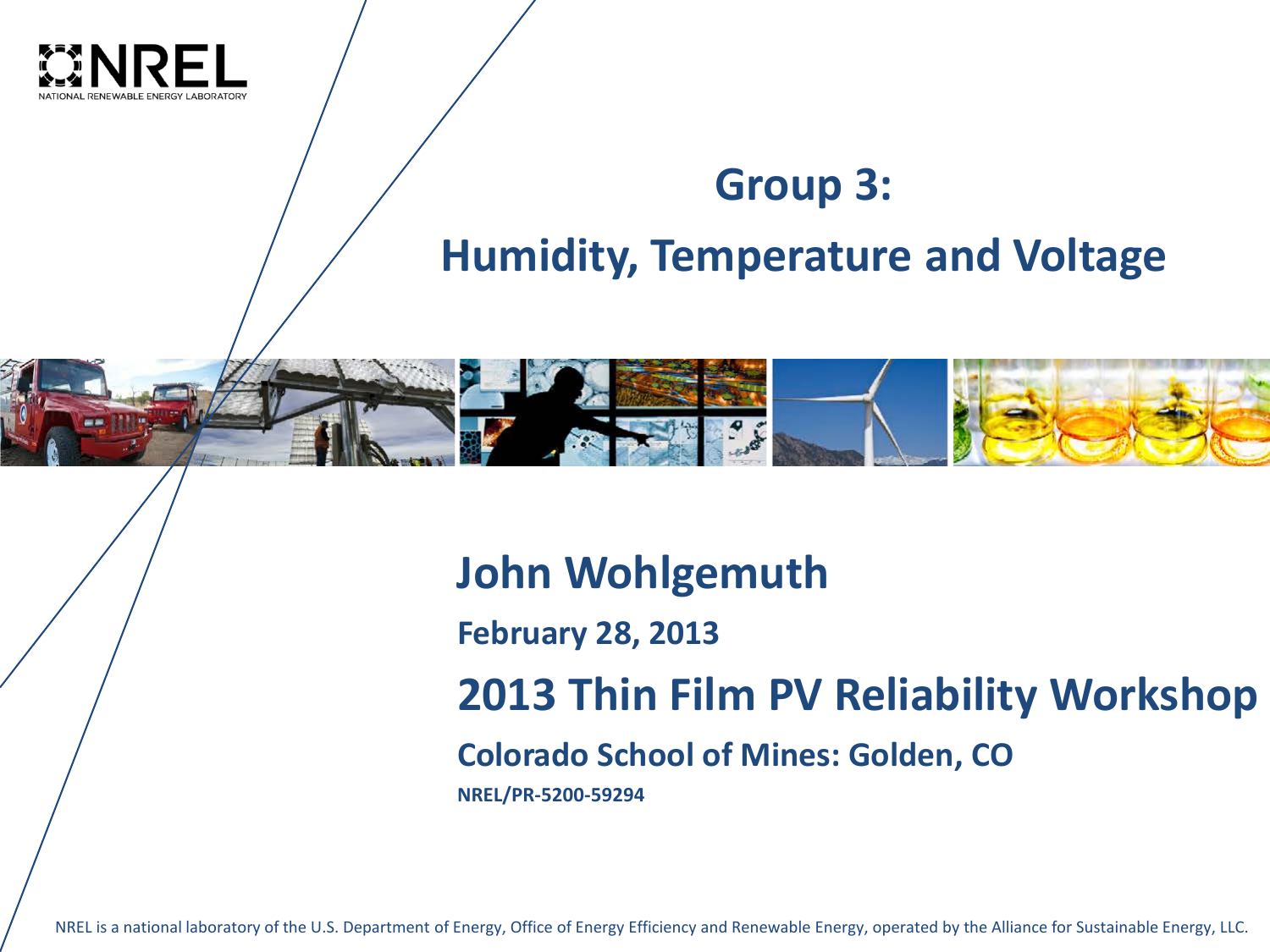## **Introduction**

- **Group 3 is chartered to develop accelerated stress tests that can be used as comparative predictors of module lifetime versus stresses associated with humidity, temperature and voltage.**
- **The tools we have to utilize are:**
	- **Outdoor test results**
	- **Accelerated stress tests results**
	- **Modeling**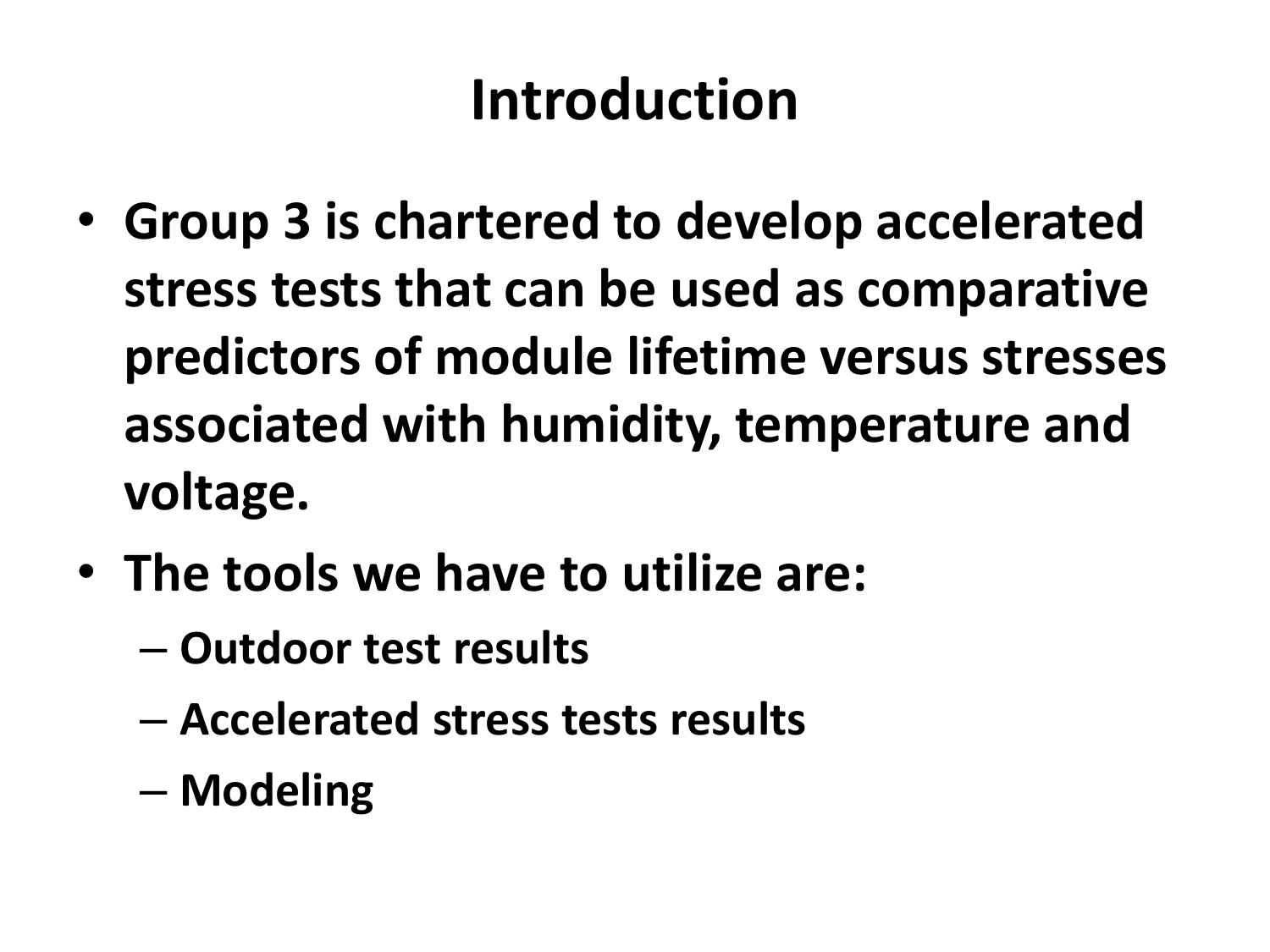## **Where we stand today**

- **The module qualification test sequences IEC 61215 and IEC 61646 contain a 1000 damp heat test (85 °C at 85% RH).**
- **This stress test appears to do an excellent job of screening out module designs and materials that would fail in the field in short time periods.**
- **So Group 3 must look to find field failures that are not identified in the 1000 hour damp heat test, but are limiting the lifetime of PV modules.**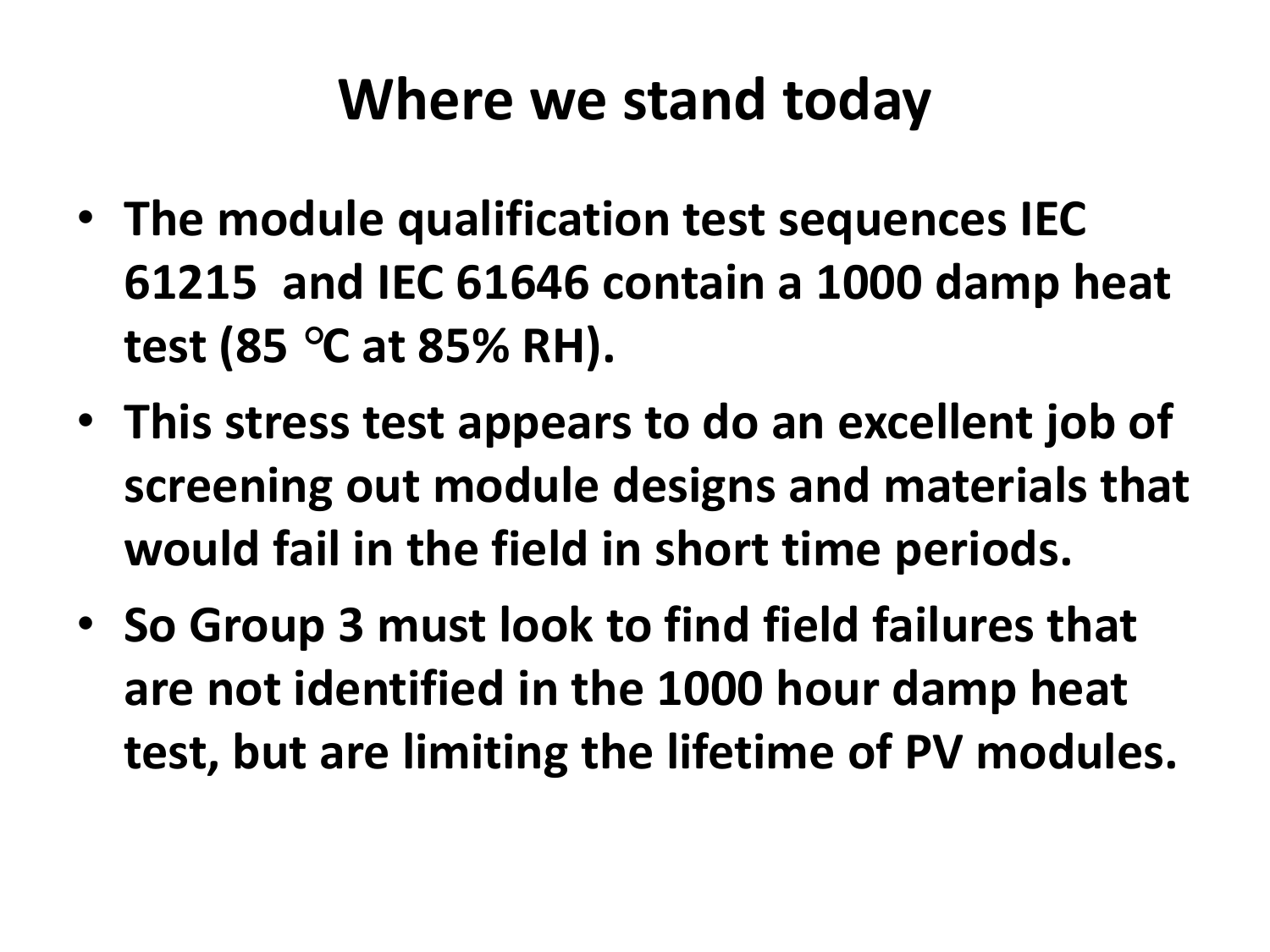## **Group 3 Efforts**

- **Making observations of field failures related to humidity**
- **PID Testing – Adding voltage to H and T**
- **Modeling to understand conditions within module**
- **Effectiveness of Qualification Test**
- **Look at results of testing beyond qualification**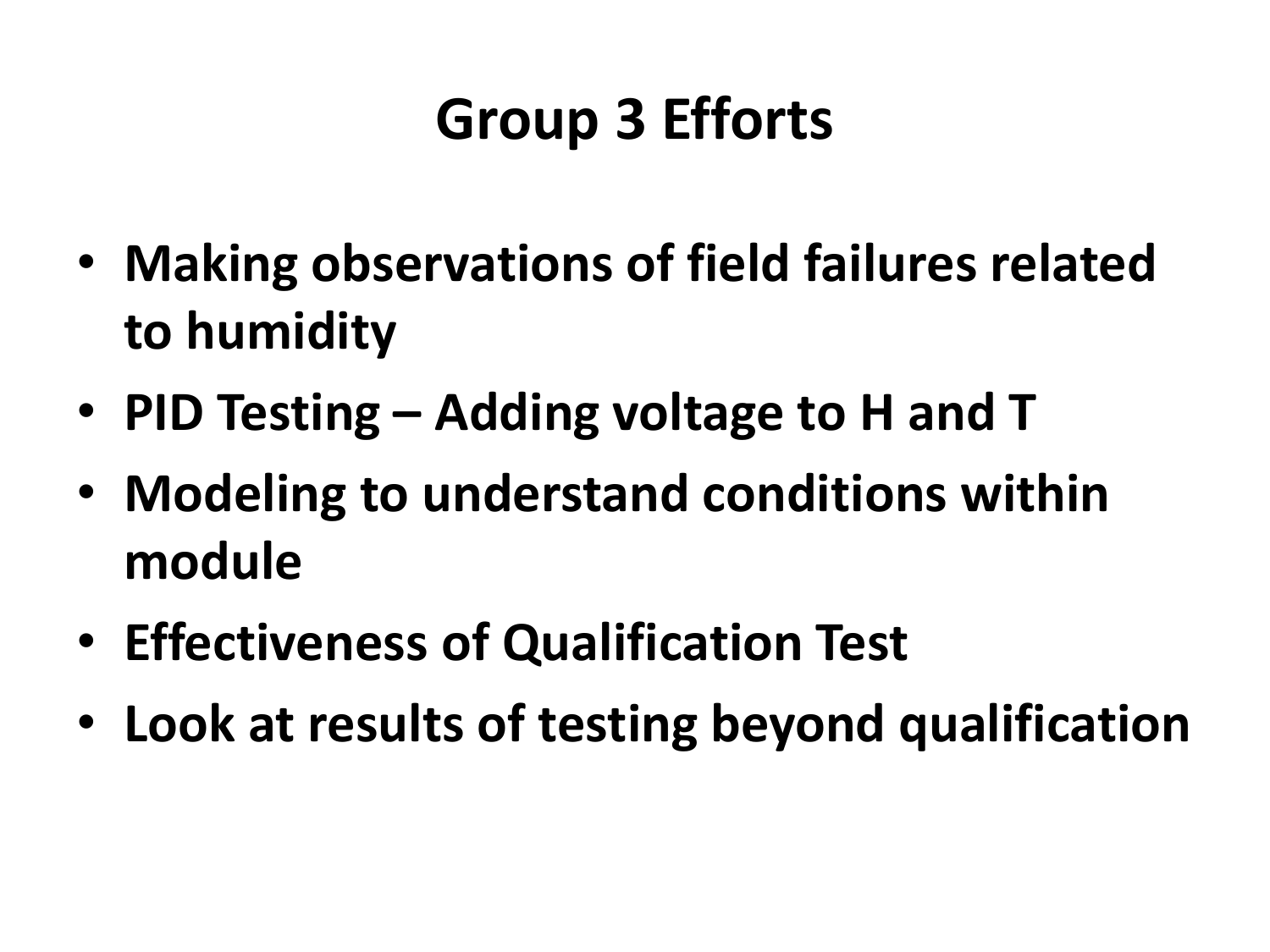# **Thin Film Susceptibility to Humidity**

#### **Observed Field Failures**

- **If you don't do something about it, the number one field failure mode for CdTe and CIGS appears to be due to moisture ingress.**
- **For a-Si humidity, temperature and voltage can lead to delamination of TCO from glass.**
- **Many of today's most successful thin film products are designed to keep moisture out.**

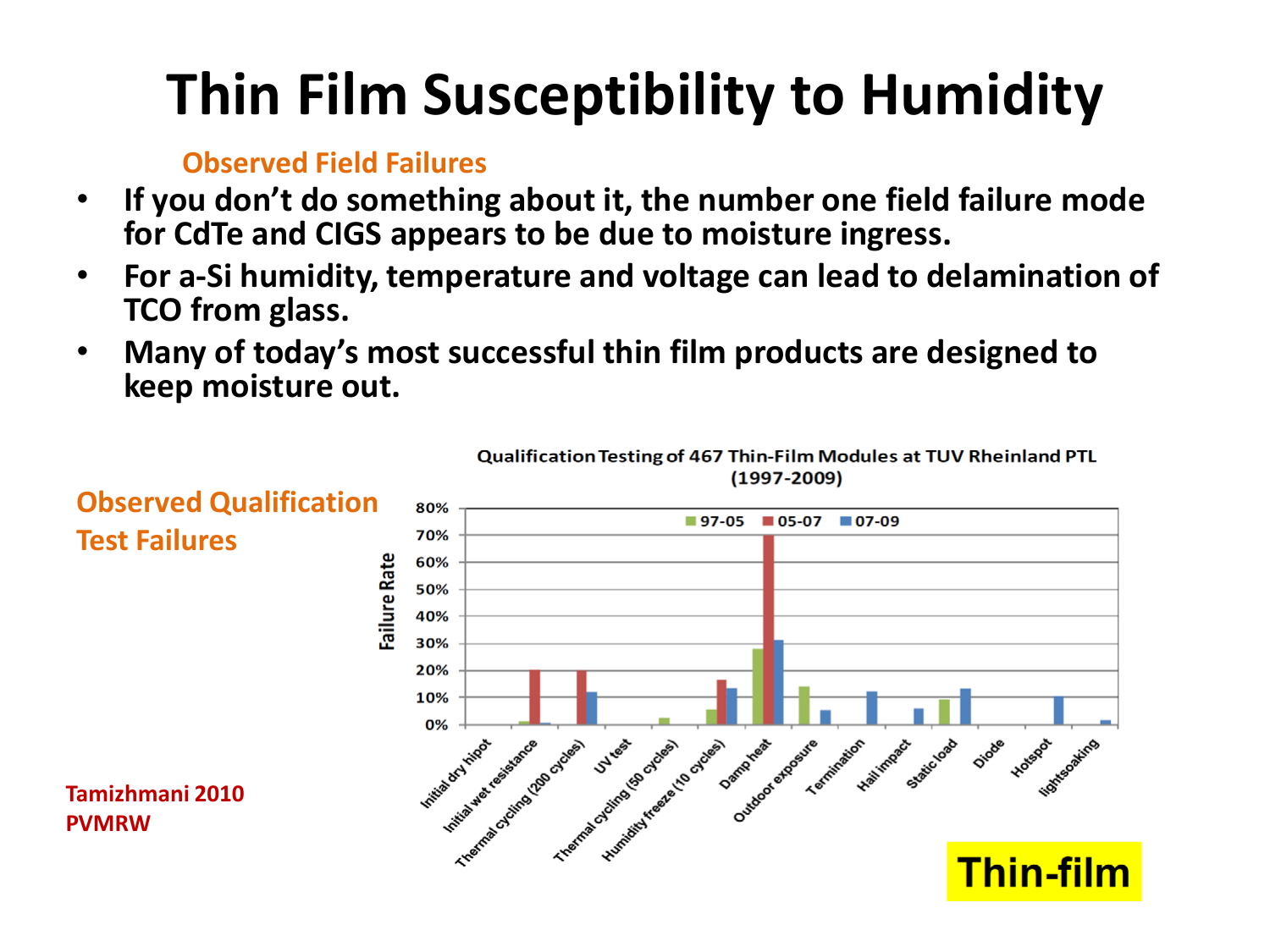## **Crystalline Silicon Findings**

- **At present time group 3 does not believe that damp heat testing beyond 1000 hours is justified.**
- **Looking for combined sets of stresses that can lead to delamination. Possibilities**
	- **UV and temperature**
	- **Dynamic mechanical loading/thermal cycling/humidity freeze.**
- **We are looking for:** 
	- **Older arrays exposed in hot/humid environments to visit.**
	- **Reports on and samples of product returns that appear to be humidity and temperature related.**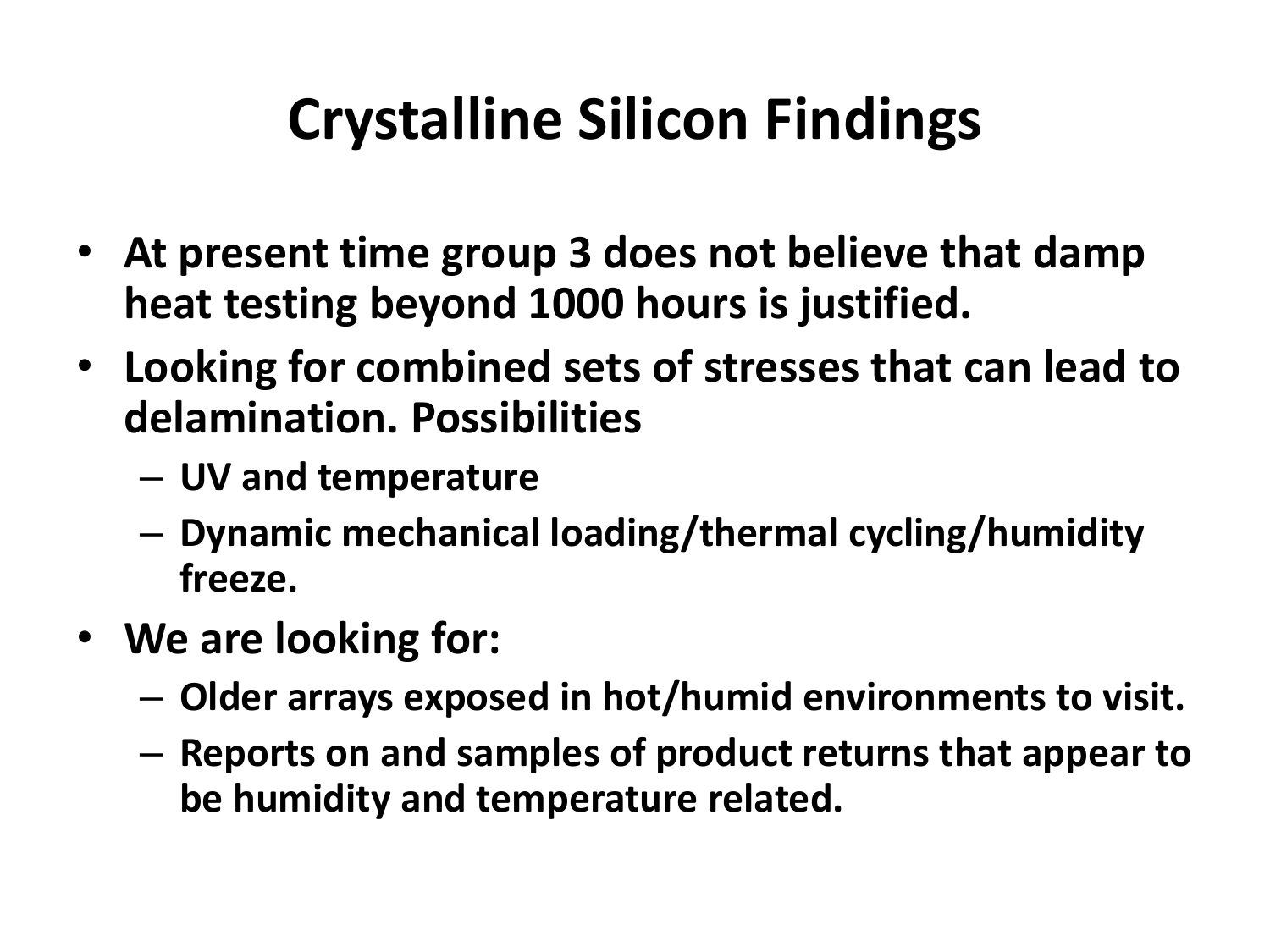### **How do the cry-Si findings apply to Thin Films?**

- **Likely that the damp heat test results and field failures due to moisture are more closely related to the packaging than the technology that is inside.**
- **Lets look at 3 different cases:**
	- **Packages that keep moisture out.**
	- **Flexible package where device is exposed to moisture.**
	- **PID**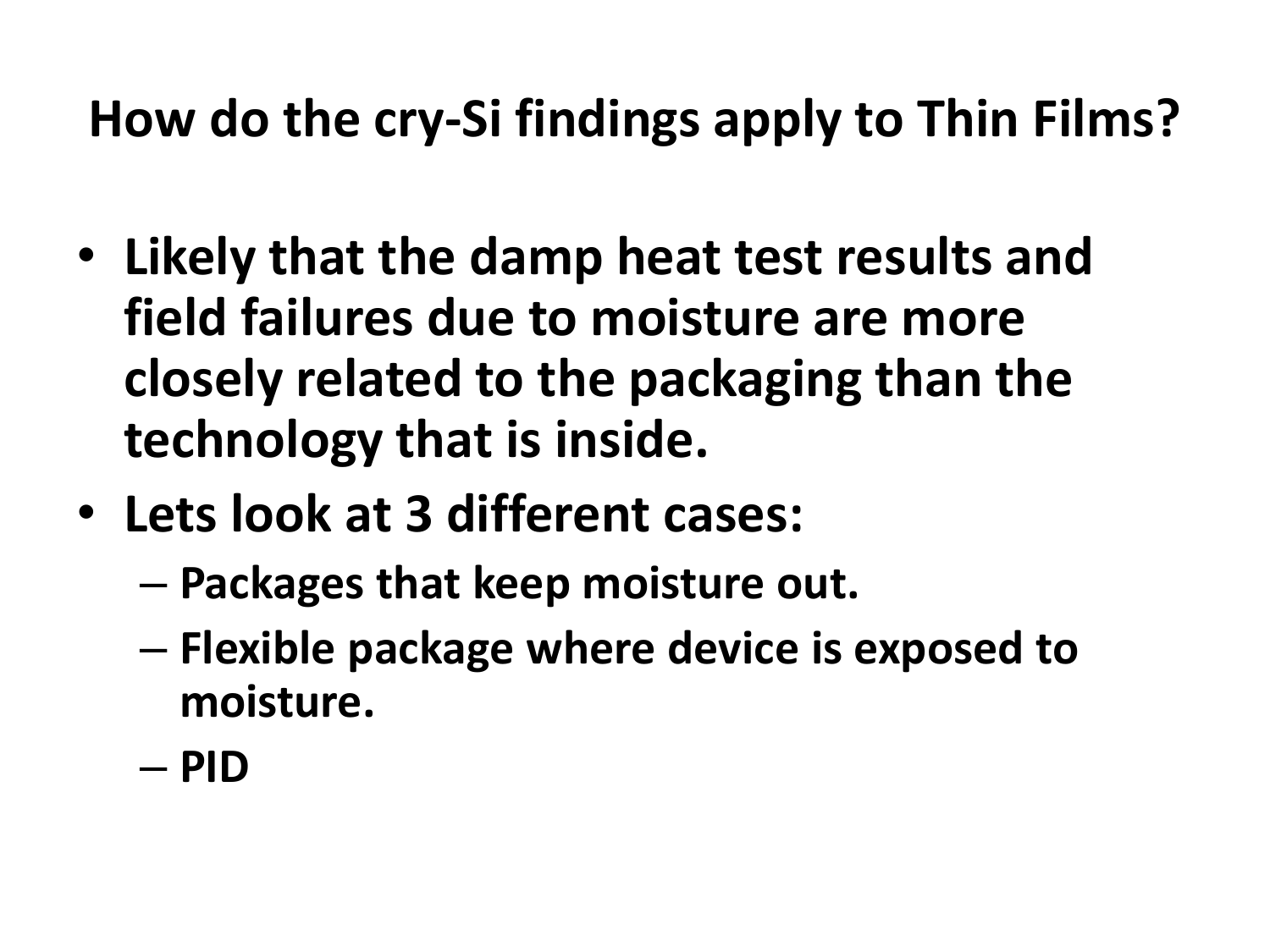#### **Package that keeps moisture out**

• **A module that relies on sealing out the moisture (glass-glass with an edge seal) is not likely to fail an 85/85 test, but you are not likely to learn much about its long term durability from such a test either.**



- **What we should be developing are tests that stress the package before performing the 85/85 test.**
- **Kempe (2012 NREL PVMRW) reported that a combination of edge pinch and UV exposure resulted in loss of adhesion of the edge seal and subsequent ingress of moisture into the package.**

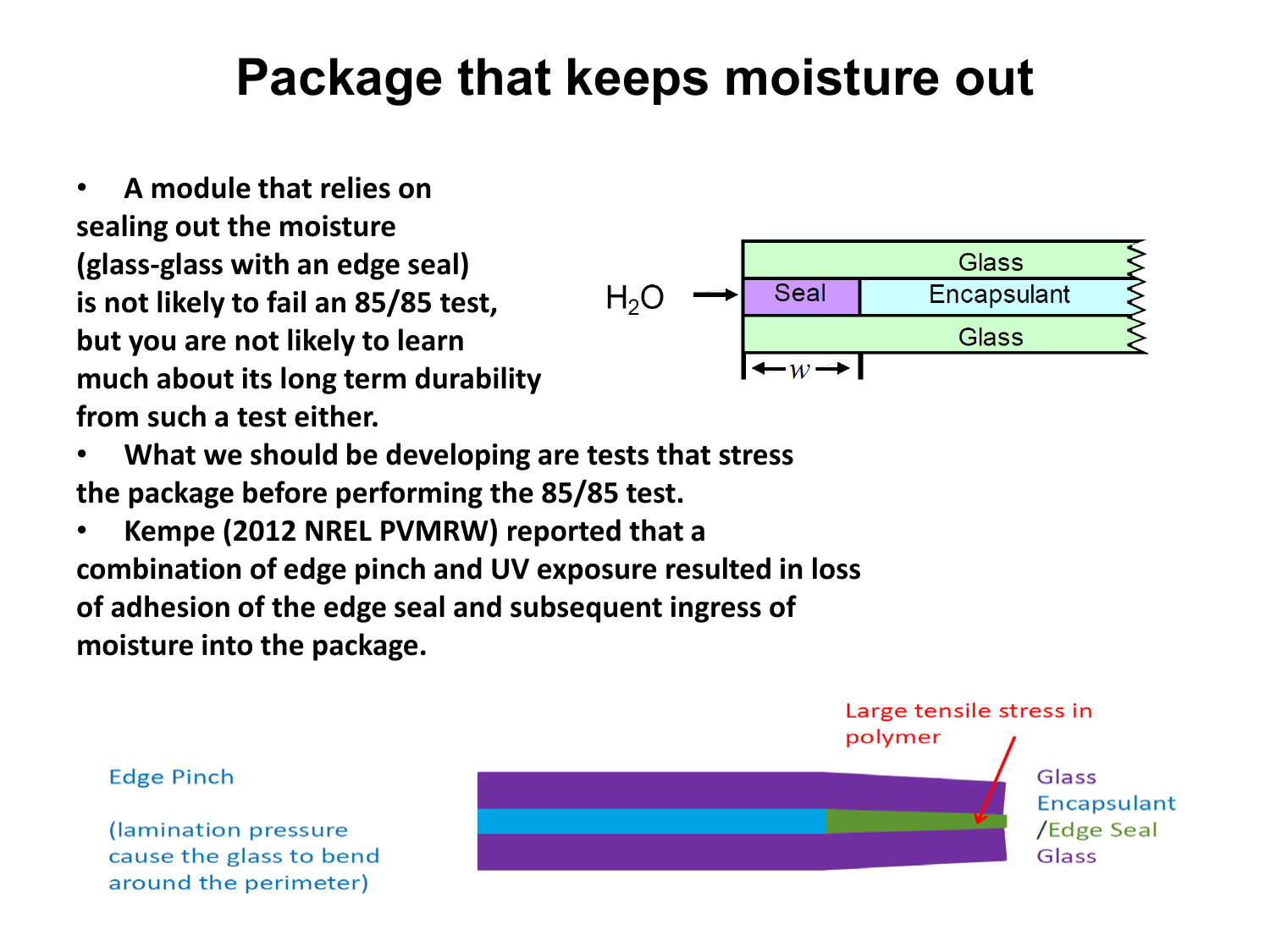## **Flexible PV Packages**

- **In flexible packages the moisture will reach equilibrium within the module in less time than in a package with one or more vapor barriers (glass, cells, etc.).**
- **For example modeling by Kempe shows that it takes about 1000 hours at 85/85 to mostly saturate the encapsulant between a cell and the glass.**
- **On the other hand with a flexible package it may only take a few hours for the humidity to reach equilibrium in the encapsulant.**
- **It is likely that for flexible packages 85/85 for 1000 hours is too much stress for evaluating a 25 year lifetime outdoor in most terrestrial environments.**
- **Can use modeling to determine a better combination of temperature and humidity where maybe using a longer (than 1000 hours) test will be a much better indicator of long term performance in most (if not all) terrestrial environments. (See Kempe paper from PVMRW 2013)**



0.002 **Absolute Humidity (g/cm3)** 0.0018 Insulated Back, 0.0016 Glass/Polymer 0.0014 Close Roof, Glass/Glass 0.0012 0.001 0.0008 Open Rack, glass/glass  $\Xi$  0.0006 0.0004 open Rack, Glass/PolymerAbsol 0.0002  $\Omega$ 0 1 2 3 4 5 **Days**

**Bangkok Thailand Module Back-EVA Absolute Humidity**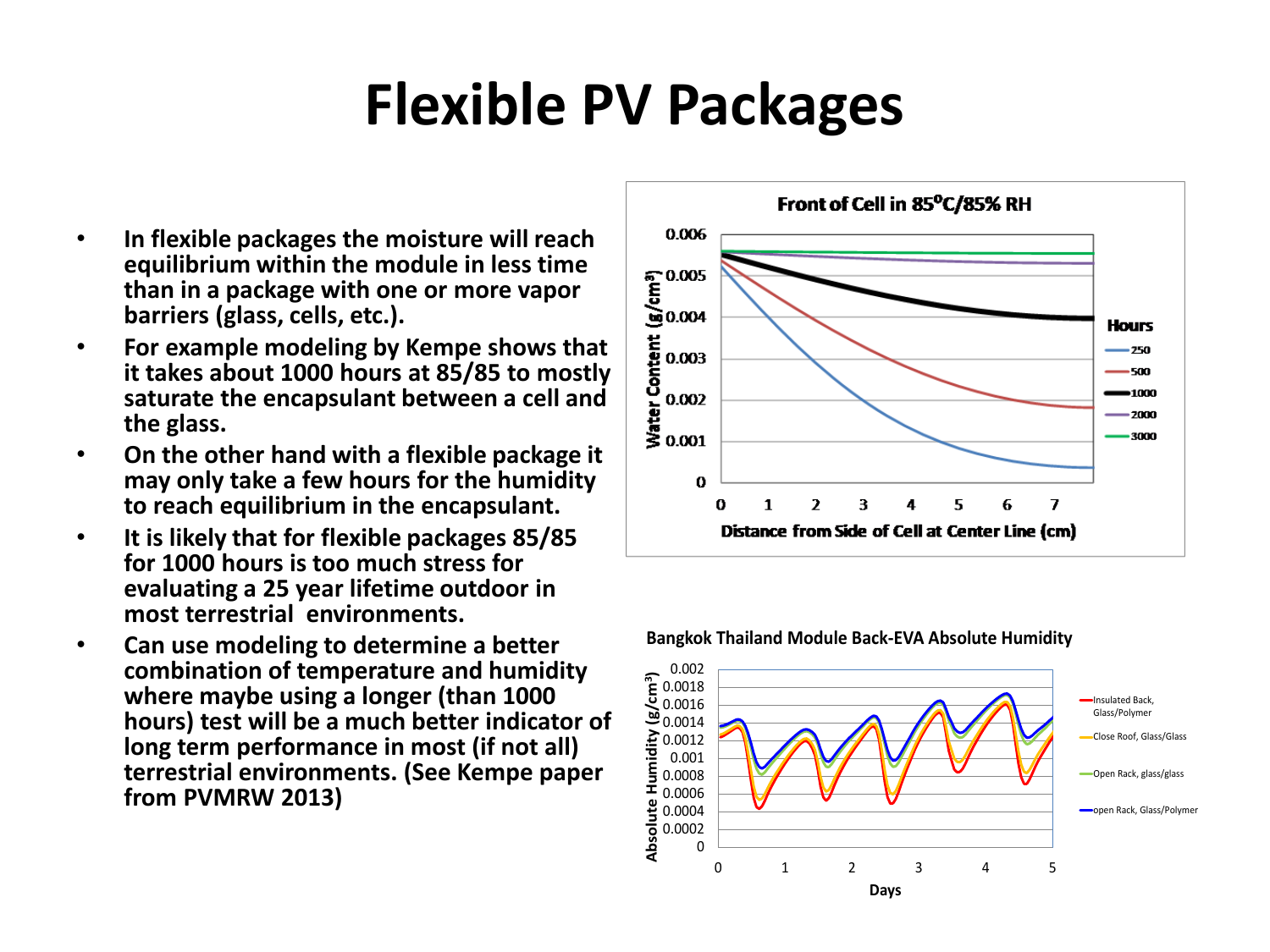# **PID in Thin Films**

#### **Electro-Chemical Corrosion of TF Module**

- **Remember PID was first reported in thin film products. (See Carlson et. al. PIP, 11, 2003)**
- **Changes to barrier layers slowed the process down considerably – it was no longer the squeaky wheel.**
- **However, even some a-Si modules built after the "fix" still suffer from some PID.**
- **PID tests developed for cry-Si modules may do a good job of identifying PID susceptible thin film product.**

#### **From Neelkanth Dhere, FSEC**





Later generation a-Si module